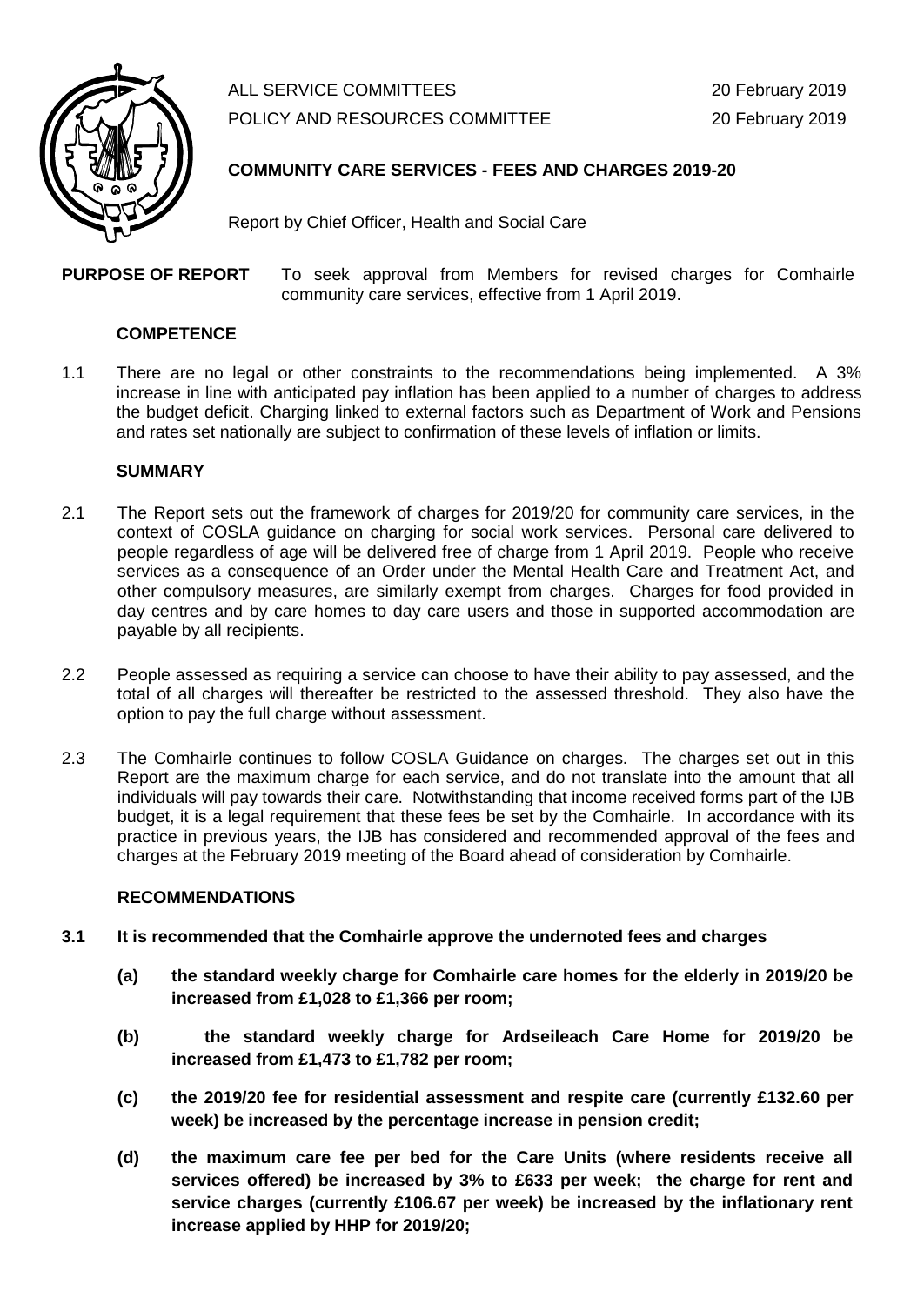**(e) the agreed rates for the independent care homes for 2019/20 are as follows:**

**Blàr Buidhe £755 + NCHC inflation Leverburgh £680.12 + NCHC inflation Bethesda £755 + NCHC inflation**

- **(f) the meal provision charges for Day Care and other community based service users for 2019/20 be £0.65 for tea/coffee and £2.90 per meal for lunch or a cooked meal;**
- **(g) the room hire and other facilities related charges be increased by 3%;**
- **(h) the charge for each single journey be increased to £0.50 for transport provided for an individual service user pending further consideration of transport policy;**
- **(i) the hourly rate for direct payments be set at £14.85 for one-to-one personal care, £10.59 for the training/specialist rate, £8.08 for the standard rate and between £24.20 and £63.53 for the half-day to full-day rate for Day Care for adults with learning disabilities depending on assessment.**

| Contact Officer:   | <b>Kirsty Street</b> | Tel: 01851 822719 |
|--------------------|----------------------|-------------------|
| Background Papers: | <b>None</b>          |                   |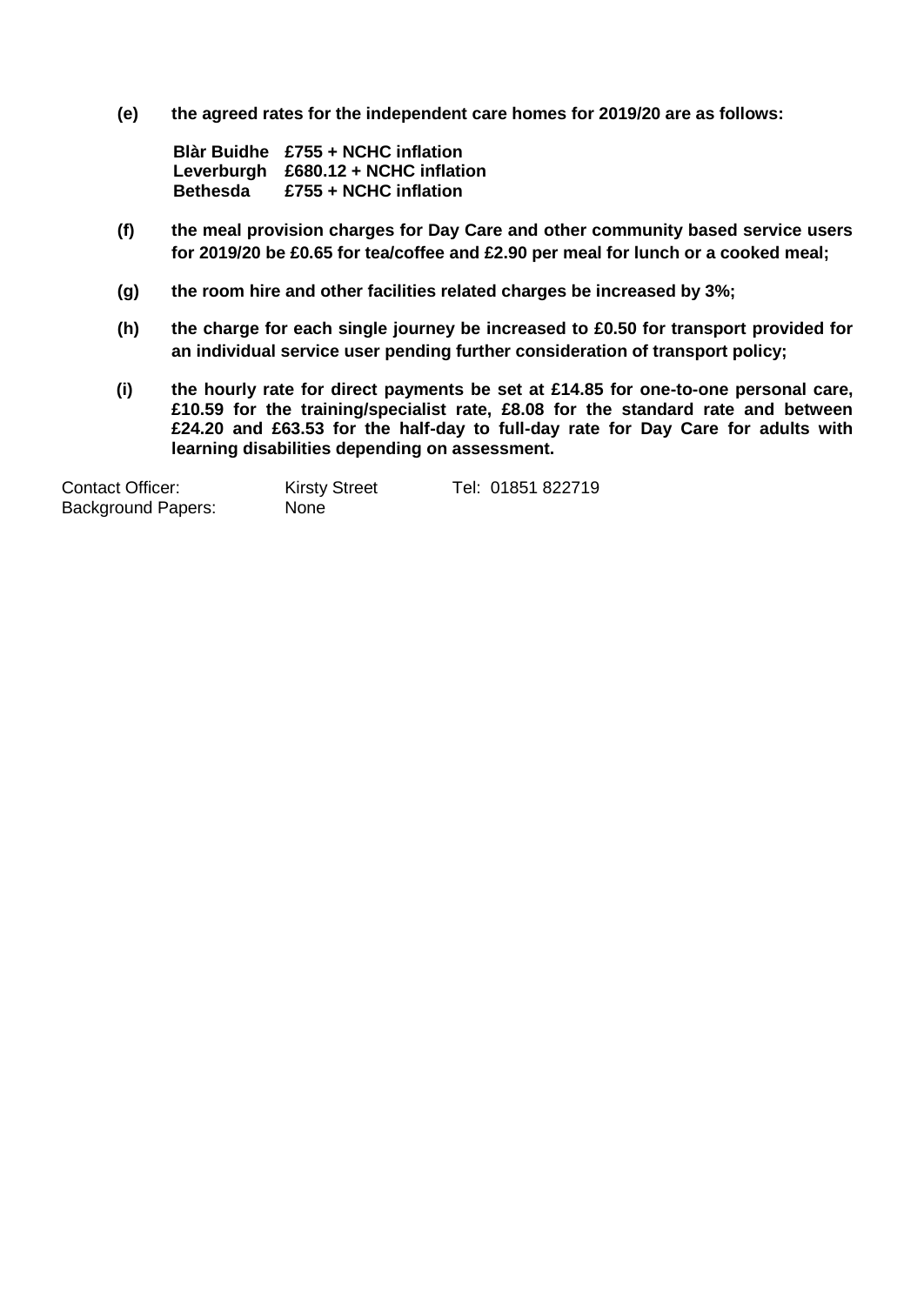#### **PROPOSED CHARGES 2019/20**

4.1 It is proposed to maintain the flat rate charge historically set at £0.50 per journey for transport services, pending further consideration of eligibility and charging for transport assistance.

## **Comhairle Care Homes and Area Care Units**

- 4.2 The current maximum charge for Comhairle Care Homes is £1,028 per week for a single room. It is proposed to increase this charge to £1,366 to reflect the associated budgeted expenditure in line with the proposed staffing. Similarly it is proposed that the standard weekly charge for Ardseileach Care Home for 2019/20 be increased from £1,473 to £1,782 to reflect budgetary provision. Service users assessed as liable to fund their own care qualify for Free Personal Care Allowance - this is currently set at £174 per week for residential care and £253 for nursing care for the year 2018/19. This will be updated for 2019/20 when the figures are available.
- 4.3 The current charge for residential assessment and respite is £132.60 and it is proposed to increase this figure for 2019/20 by the inflationary increase to pension credit.
- 4.4 The lower and upper Capital limits in residential care charging are currently £17,000 and £27,250. From April 2019 these limits will increase in terms of the Guidance provided by the Scottish Government.
- 4.5 The Personal Expenses Allowance (PEA) is currently £27 per week and this will increase as per the figure set by the Scottish Government; this is the weekly amount that care home service users must be allowed to retain.
- 4.6 Noting that the Care Units are subject to a concurrent report, it is proposed to sustain the previous approach to charging for this service. It is recommended that the maximum care fee per bed for the Care Units (where residents receive all services offered) be increased by 3% to £633 per week and the charge for rent and service charges (currently £106.67 per week) be increased by the inflationary rent increase applied by HHP for 2019/20.

## **Charges - Independent Care Home Providers**

4.7 The locally agreed rates for 2019/20 are as follows:

| <b>Blàr Buidhe</b> | £755 +NCHC inflation     |
|--------------------|--------------------------|
| Leverburgh         | £680.12 + NCHC inflation |
| <b>Bethesda</b>    | £755 +NCHC inflation     |

## **Charge for Meals Provided (Day Care and Care Homes)**

| <b>Meals</b>              | <b>Current Rate</b> | <b>Proposed Rate</b> |
|---------------------------|---------------------|----------------------|
| Am/pm Tea/Coffee          | 0.65                | 0.65                 |
| Cooked Meal/Lunch         | 2.80                | 2.90                 |
| <b>Total Daily Charge</b> | 4.10                | 4.20                 |

4.8 It is proposed to increase the fees and charges for all Community Care premises for room hire and other facilities by 3%.